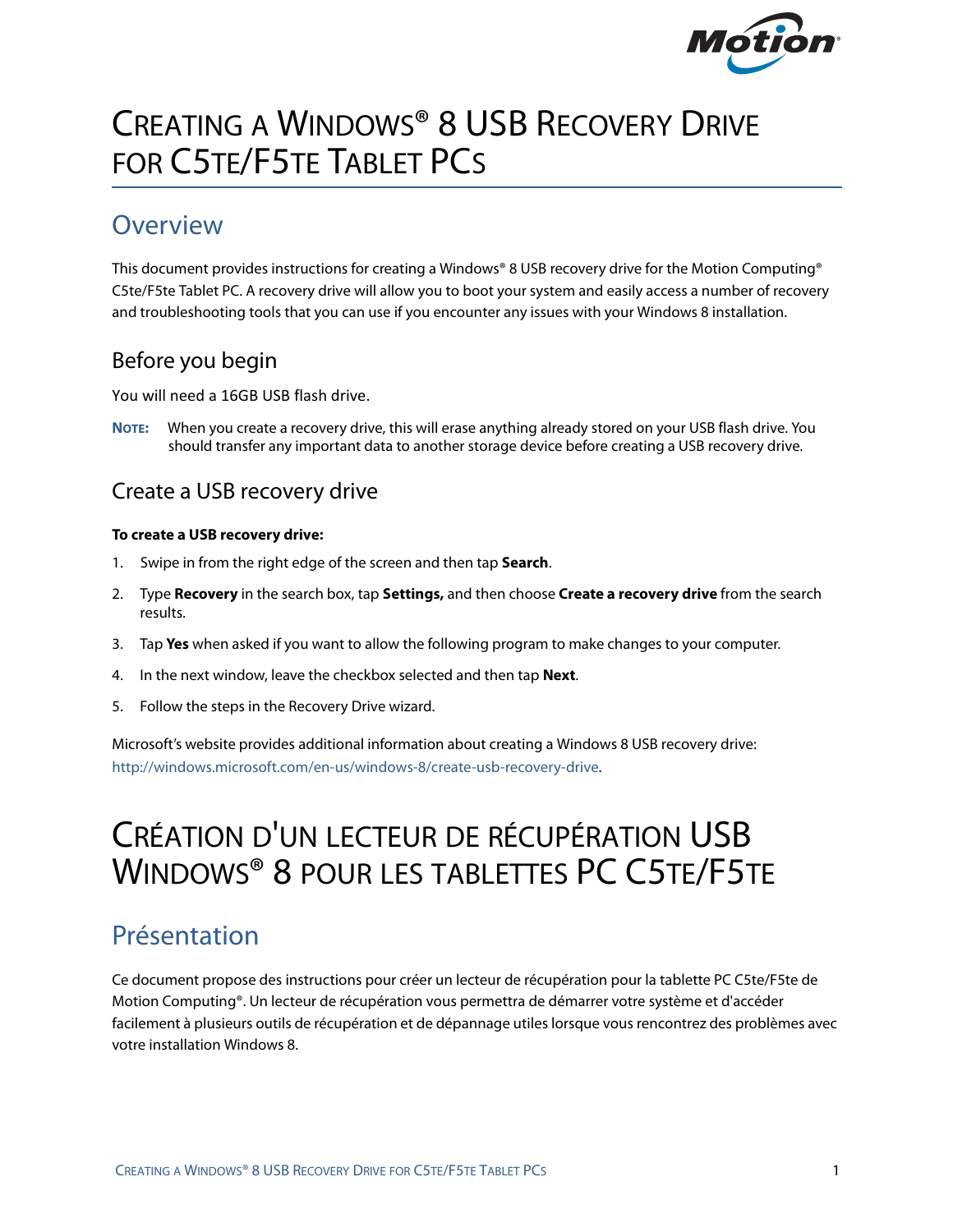### Avant de commencer

Une clé USB 16 Go est nécessaire.

**REMARQUE:** Lorsque vous créez un lecteur de récupération, tout ce qui est stocké sur votre clé USB est effacé. Transférez toutes les données importantes vers un autre périphérique de stockage avant de créer un lecteur de récupération USB.

## Créer un lecteur de récupération USB

#### **Pour créer un lecteur de récupération USB :**

- 1. Faites glisser votre doigt depuis la droite de l'écran puis appuyez sur **Rechercher**.
- 2. Saisissez **Récupération** dans la zone de recherche, appuyez sur **Paramètres,** puis choisissez **Créer un lecteur de récupération** dans les résultats de la recherche.
- 3. Appuyez sur **Oui** lorsqu'il vous est demandé si vous souhaitez que le programme suivant effectue des modifications sur votre ordinateur.
- 4. Dans la fenêtre suivante, laissez la case sélectionnée et appuyez sur **Suivant**.
- 5. Suivez les étapes de l'assistant Lecteur de récupération.

Le site Internet de Microsoft contient des informations supplémentaires sur la création d'un lecteur de récupération USB Windows 8 [http://windows.microsoft.com/fr-ca/windows-8/create-usb-recovery-drive.](http://windows.microsoft.com/fr-ca/windows-8/create-usb-recovery-drive)

# ERSTELLEN EINES USB-WIEDERHERSTELLUNGSLAUFWERKS FÜR C5TE/F5TE TABLET PCS UNTER WINDOWS® 8

# Übersicht

Dieses Dokument enthält Anweisungen zum Erstellen eines USB-Wiederherstellungslaufwerks für den Motion Computing® C5te/F5te Tablet PC unter Windows® 8. Mithilfe eines Wiederherstellungslaufwerks können Sie das System starten und problemlos auf eine Vielzahl von Wiederherstellungs- und Fehlerbehebungstools zugreifen, die Sie im Fall von Problemen mit Ihrer Windows 8-Installation verwenden können.

### Vorbereitung

Sie benötigen einen USB-Speicherstick mit 16 GB.

**HINWEIS:** Beim Erstellen eines Wiederherstellungslaufwerks werden alle bereits auf dem USB-Speicherstick vorhandenen Daten gelöscht. Übertragen Sie deshalb alle wichtigen Daten auf ein anderes Speichergerät, bevor Sie ein USB-Wiederherstellungslaufwerk erstellen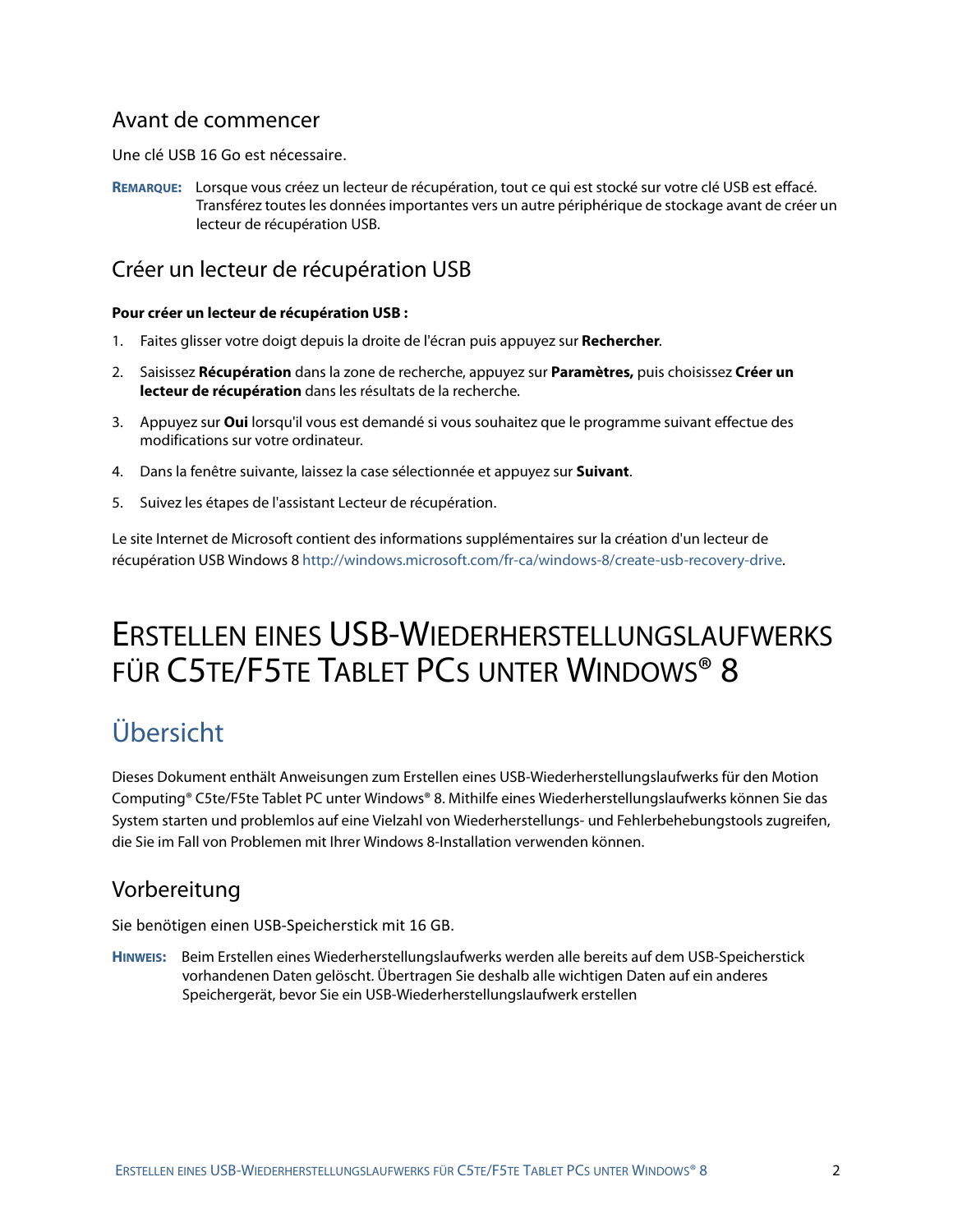

## Erstellen eines USB-Wiederherstellungslaufwerks

#### **So erstellen Sie ein USB-Wiederherstellungslaufwerk:**

- 1. Führen Sie vom rechten Bildschirmrand aus eine Streifbewegung aus, und tippen Sie dann auf **Suche**.
- 2. Geben Sie im Suchfeld **Wiederherstellung** ein, tippen Sie auf **Einstellungen**, und wählen Sie dann unter den Suchergebnissen **Wiederherstellungslaufwerk erstellen** aus.
- 3. Wenn Sie gefragt werden, ob das folgende Programm Änderungen an Ihrem Computer vornehmen darf, tippen Sie auf **Ja**.
- 4. Lassen Sie im nächsten Fenster das Kontrollkästchen aktiviert, und tippen Sie dann auf **Weiter**.
- 5. Führen Sie die Schritte im Assistenten für das Wiederherstellungslaufwerk aus.

Auf der Website von Microsoft finden Sie weitere Informationen zum Erstellen eines USB-Wiederherstellungslaufwerks unter Windows 8. [http://windows.microsoft.com/de-de/windows-8/create-usb-recovery-drive.](http://windows.microsoft.com/de-de/windows-8/create-usb-recovery-drive)

# CREACIÓN DE UNA UNIDAD DE RECUPERACIÓN USB EN WINDOWS® 8 PARA EL TABLET PC C5TE/F5TE

# Descripción general

Este documento proporciona instrucciones para crear una unidad de recuperación USB en Windows® 8 para el Tablet PC C5te/F5te de Motion Computing®. Una unidad de recuperación le permitirá arrancar su sistema y acceder de forma sencilla a una serie de herramientas de recuperación y de solución de problemas que puede utilizar si surgen problemas con su instalación de Windows 8.

### Antes de empezar

Necesitará una unidad flash USB de 16 GB.

**NOTA:** Cuando cree una unidad de recuperación se borrarán todos los datos que contuviera la unidad flash USB. Deberá transferir los datos importantes a otro dispositivo de almacenamiento antes de crear una unidad de recuperación USB.

## Cree una unidad de recuperación USB

#### **Para crear una unidad de recuperación USB:**

- 1. Deslice desde el borde derecho de la pantalla y toque **Buscar**.
- 2. Introduzca **Recuperación** en el cuadro de búsqueda, toque **Configuración** y seleccione **Crear una unidad de recuperación** en los resultados de la búsqueda.
- 3. Toque **Sí** cuando se le solicite permitir que el programa realice cambios en su sistema.
- 4. En la siguiente ventana, deje la casilla de verificación marcada y toque **Siguiente**.